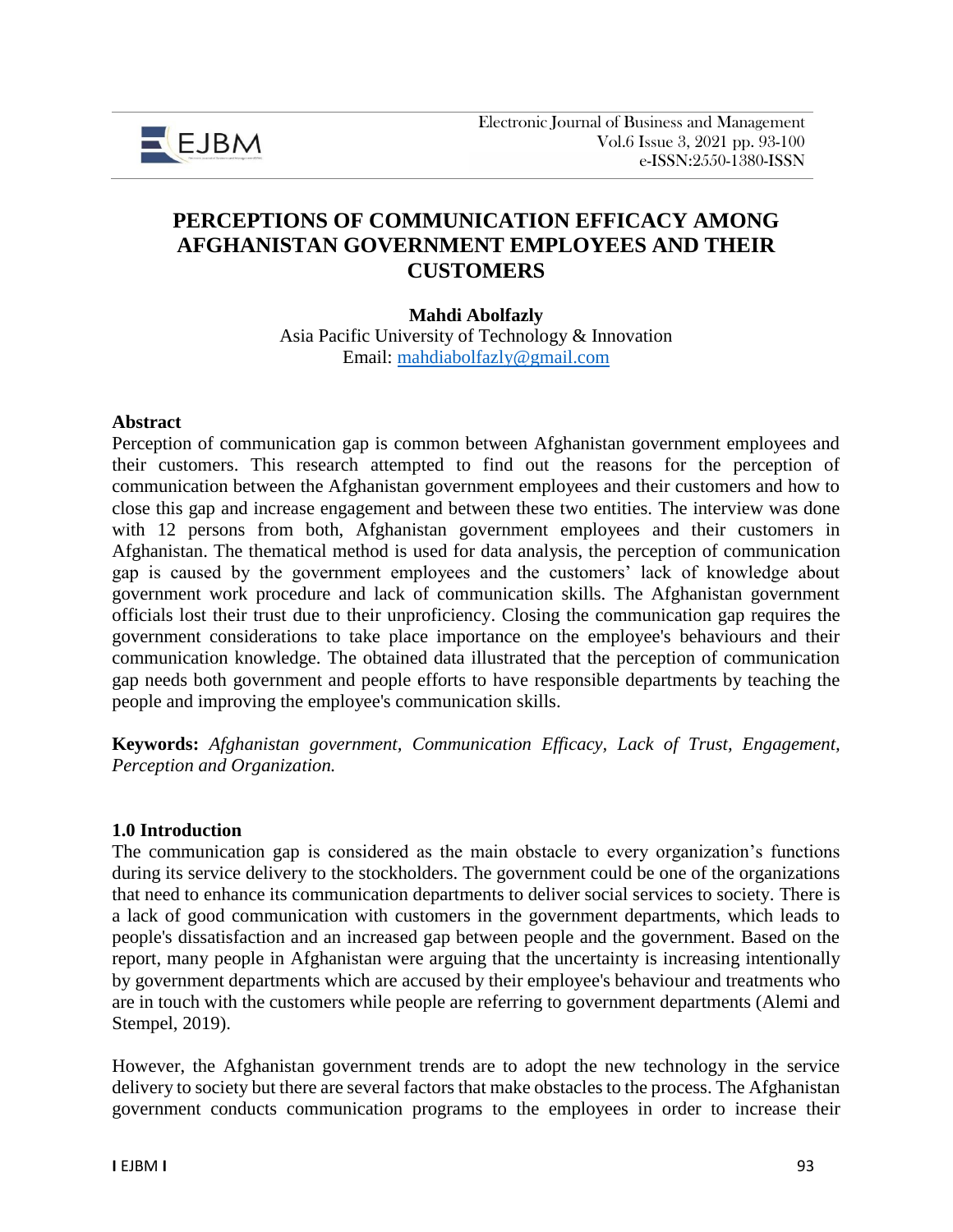awareness about the government work procedures, also the Afghanistan government communication trend is promoting confidence, stability, and good governance by strengthening government communication (Gmic.gov.af, 2020). Promoting good governance is the first aim of the Afghanistan government.

The purpose of this study was to find out what are the factors to lead to the perceptions of communication gap between Afghanistan government employees and their customers by investigating three questions; what are the Afghanistan government employees' perceptions of the relationship they have with customers, why is there a lack of trust among customers towards Afghanistan government officials and how to increase the engagement and reduce the communication gap between the Afghanistan government employees and their customers. This research brings remarkable benefits to the people in Afghanistan, whether they are employees or customers alongside the solutions to communication gap wherever occurs. According to these research outcomes, the Afghanistan government sees what are the perceptions of the communication gap among its stakeholders to close the communication gap and increase the engagement between government and society.

## **2.0 Problem Statement**

Upon discussion with peers, common opinion was raised about government services, and there is a perception of communication gap between the Afghanistan government and people which people argue that this perception of communication gap is caused by government employee's miscommunication with their customers in the government departments. Based on people's point of view, the government employee's treatment is not good enough with their customers, which this point, raises distance between the government and people.

According to the report from Pajhwok News, on January 8/ 2018, in the Logar province of Afghanistan police thrashed a number of residents, after the accident, the residents of Jumma Kala, Bucha Kala, Ali Khan, Muhajir, Ahkbar Kala, and Khwaja Mohammad areas of the central capital of Lagar province visited the provincial council office to complain about what the police have done in their areas. Bismillah, who is 50 years old, and is one of the residents of Khwaja Mohammad area has talked on behalf of the others told the provincial council "A police vehicle has got a roadside bomb in their village on Sunday, after the explosion, Afghan local police and public order police forces came to the village and beat up many people, they began hitting me with the bottom of their guns and sticks in front of our women and children, throwing the turban away from my head, they used abusive words." (Pajhwok Afghan News, 2020).

People in Afghanistan have almost the same perceptive about the government employee's treatments with people, who refer for their works in government departments and this issue has led to deep people's dissatisfaction with the government (Aljazeera, 2020). Moreover, a survey by BBG-Gallup related to the people satisfaction toward the government in Afghanistan illustrates that approximately 80 % of Afghanistan citizens argued that they were dissatisfied with the Afghanistan government employee's performances while only 18 % of them said they were satisfied, and 2 % of them have not any idea (VOA, 2020). This survey has found that people complained about government services, besides lack of good services the government employees are not good enough for communicating with people. Based on that survey, people argued that not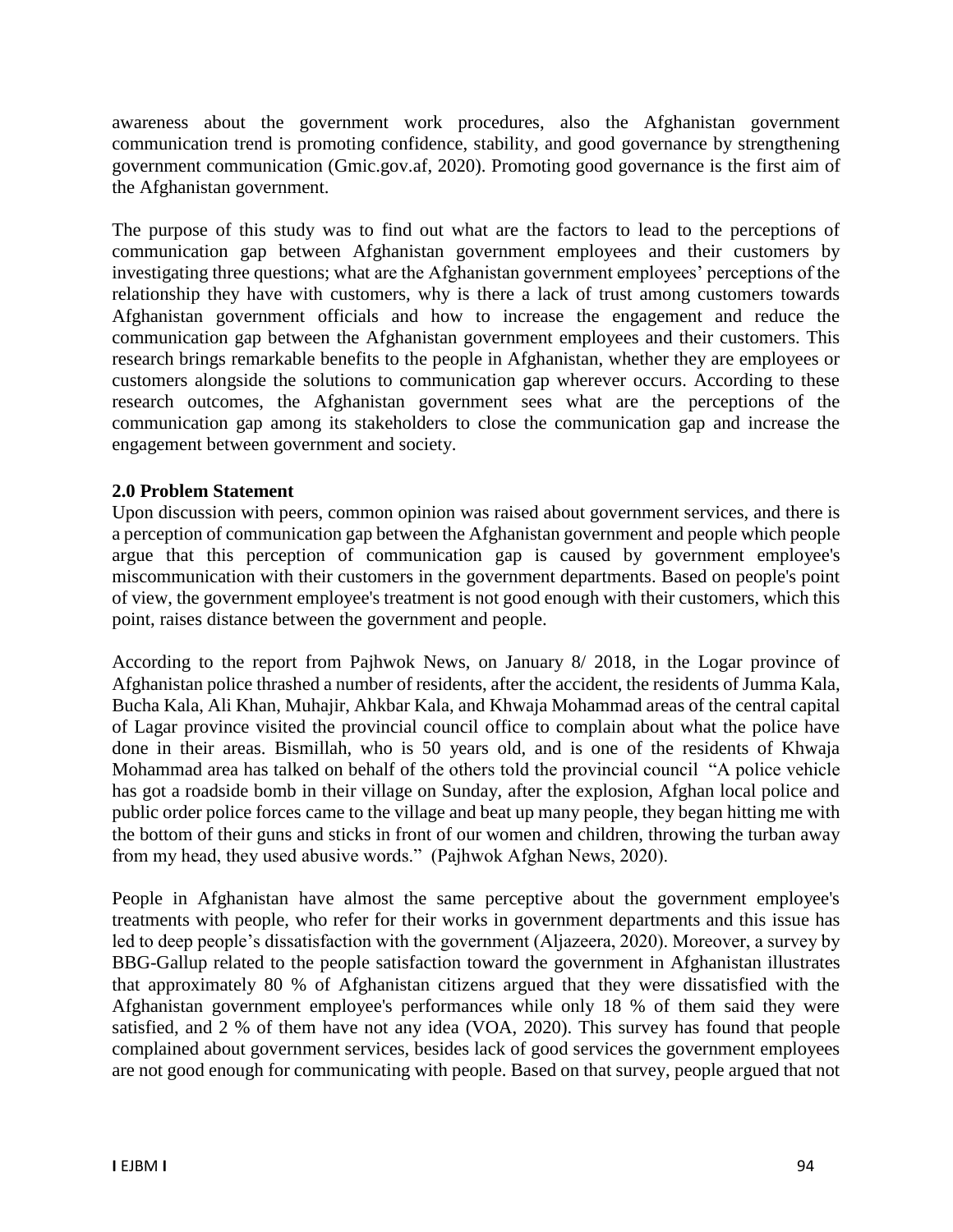only does the government not provide enough services to people, but its employees treat their customers rudely too.

Base on the documents, the perception of communication gap between the Afghanistan government employees and their customers is caused by the inadequate management of Afghanistan officials as well, they do not concern enough about their position's duties to provide and deliver acceptable services to the society even they make challenges to other government departments. For instance, on September 5, 2017, a traffic officer was assaulted by the president protective services (PPS) in Kabul city. The accident happened when that traffic officer stopped a PPS vehicle for a checkpoint purpose (TOLO news, 2020). This accident caused noise in the public regretfully, but nobody was responsible for it.

The Afghanistan parliament members sometimes make problems for the people while they are moving from parliament to their homes, they usually block the road when they are moving from one place to the other place. The parliament members in Afghanistan like most other countries have a judicial exemption, but sometimes they abuse their power against ordinary people, even against the police officers on the road who are in charge to stop the vehicles for the checkpoint. Two years ago, a female Afghanistan parliament member slapped a cop near the parliament in Kabul city (Radio Free Europe, 2020).

## **3.0 Methodology**

The qualitative research methodology was selected in this research to provide a clear understanding of the two entities' relationship in Afghanistan; government employees and their customers during the interview and data analysis. Data in this research was collected through the interview and the data is primary data, which is via remote interview. The interview with target participants was selected and conformed through social media. The interview was conducted with 12 persons combining both employees and customers and male and female. the limitation which is faced due to the Covid-19 was the internet connection, it is because the time Horizon Malaysia and Afghanistan are different and during the day in Malaysia doing the interview with people in Kabul was not easy due to situation and only after 11 pm in Malaysia most of the interview has been conducted the internet speed was better in both countries Malaysia and Afghanistan at night. Furthermore, interviews have been done via Facebook Messenger, Imo, and WhatsApp, and before recording, permission for recording the participants' voices was obtained.

More importantly, this point must be shared that, not everybody who did the interview was ready to give their time due to the many reasons such as, insecurity in Afghanistan, gender issues; who do want to their voice be recorded, job responsibility, and so on. The duration of the interview was different from person to person, because some participants in the interview were quiet and they were talking very short and they did not want to explain their answers to the interview's question. When the interview was done then the voices were transcribed one by one and word by word in order to obtain a clear understanding of the Afghanistan administration workplace. After transcribing, the interviewee's transcribes were applied in the finding and analysis part of this research as quotes alongside the interpretation. For the data interpreting thematic analysis method has been used in order, the similar codes have been selected and combined in themes to be identified each of them, fifteen codes have been recognized and then combined into four themes.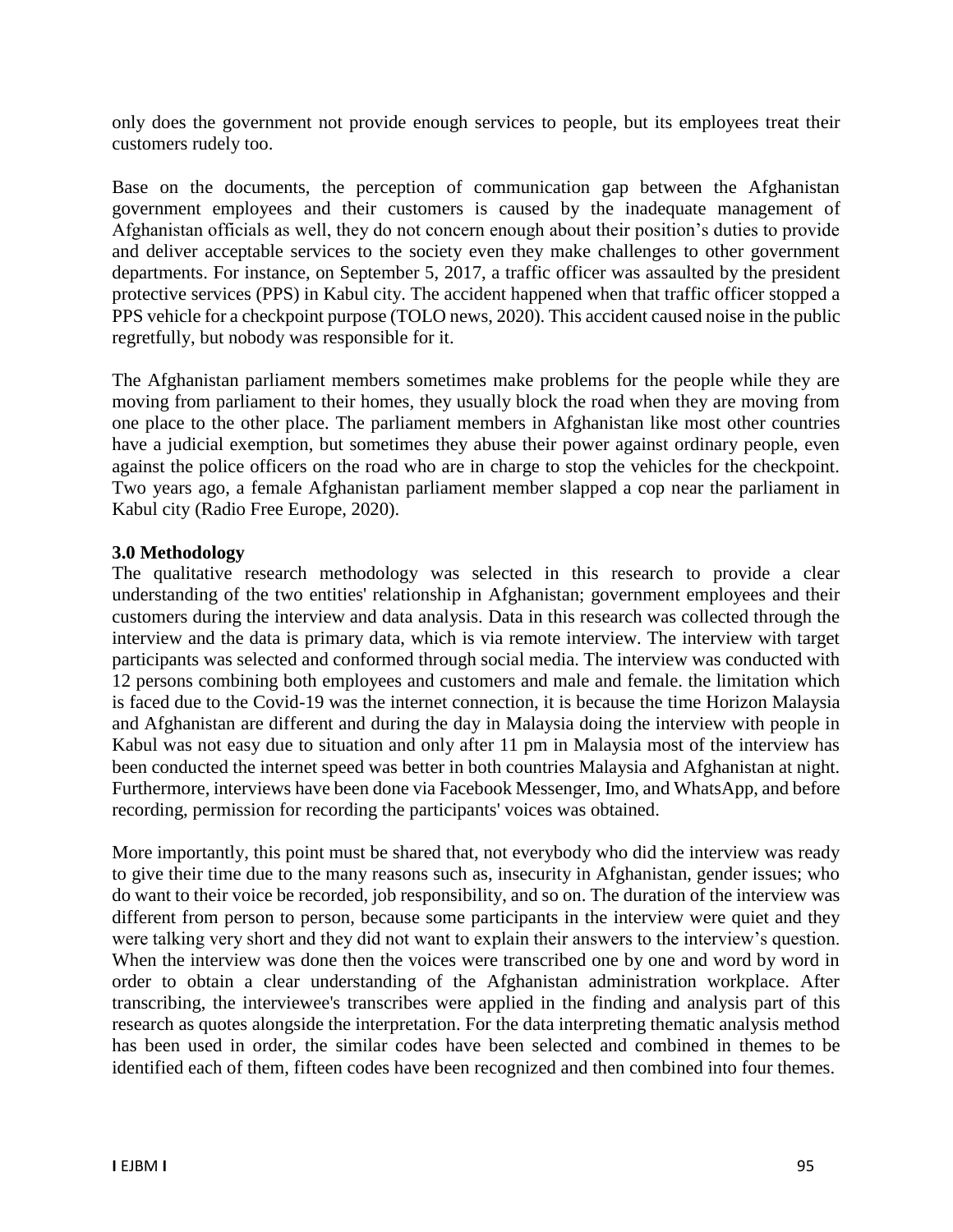### **4.0 Results**

A set of codes base on the literature reviews and interviewees' perceptions have been selected and developed. To address the results the research questions answered through the interview and the interviewees have been specified based on their ages.

### **Table 1: Summary of Codes**

| N <sub>o</sub> | Codes            | Themes        |
|----------------|------------------|---------------|
| 1.             | Overview         |               |
| 2.             | Point of view    | Perception    |
| 3.             | Distrust         |               |
| 4.             | Inspection       | Lack of trust |
| 5.             | Unprofessional   |               |
| 6              | Bureaucracy      |               |
| 7.             | Attitude         |               |
| 8.             | Disrespect       |               |
| 9.             | Unity            |               |
| 10.            | Coordination     |               |
| 11.            | Training for the | Engagement    |
|                | employees        |               |
| 12.            | Consolidate the  |               |
|                | "Rule of Law"    |               |
| 13.            | Punctuality      | Commitment    |
| 14.            | Effectiveness    |               |
| 15.            | Knowledgeability |               |

### **4.1. The Afghanistan Government Employees Perceptions Toward Their Customers**

The government employees' perceptions are various toward their customers. During the interview some of the government employees claimed that their customers do not follow the government department's work procedures and they want to be done their works as soon as possible, on the other hand, some of the employees argued that their colleagues do not do their customer's works properly.

One of the interviewees who is a Criminal Records Officer at the Ministry of Education said that the customers' behaviours are different from one person to another, but usually, the criminal records officers face misbehaviour from the suspects when they want to investigate their cases most of the suspects are the colleagues and working in the same department of the ministry.

"As I said I am an inspector I usually go to the other departments of the ministry of education for investigating. The staff treatments are different one person to other I face good treatment sometimes and sometimes I face very rude treatment from the other employees, meanwhile no one likes the inspectors, because I go to investigate on the other employees' forgery and embezzlement, that from other departments like schools refer to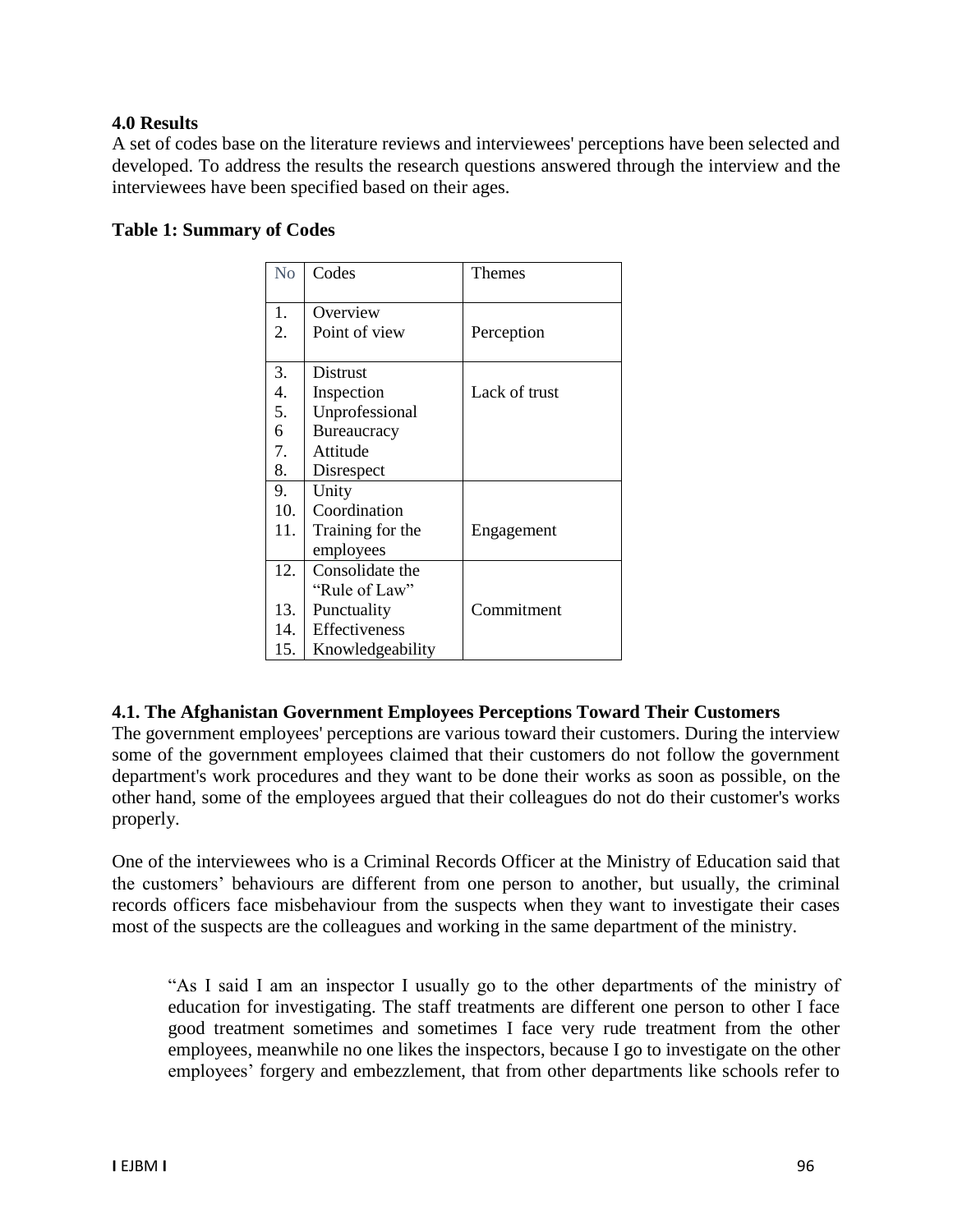my office or some departments send some complaining towards schools' teachers, we must go and investigate on those case." Employee Participant 1 (age 35)

While another interviewee from the government employees illustrated the customers do not have nice treatment with the Afghanistan government employees when they refer for their administrative works. This participant stated that the customers do not have enough respect for the employees when they refer for their administrative works, and they attempt to finish their works as soon as possible.

"…In general if we measure rationally the customers' behaviours with government employees, they have not suitable behaviours. They want to do their works as soon as possible, they do not understand their actions make obstacle to the office procedures. This is why their works sometimes delay. In general, customers have unsuitable behaviours with government employees." Employee Participant 3 (age 28)

## **4.2. Why is There a Lack of Trust Among Customers Towards Afghanistan Government Officials?**

This question has been asked from both entities; government employees and their customers on the interview. Answers from government employees and customers are almost the same. They shared their experiences in the workplace when referring to the government departments. According to the employees, the customer's distrust toward the Afghanistan government employees and officials is caused by several factors, such as bureaucracy, irresponsible officials, and unprofessional employees.

"I strongly perceived that people do not have enough trust in government employees. It is because, the government employees have not been hired based on their proficiencies, but based on their parties and being in contact with the Afghanistan government officials, and they do not want to do the people affairs on time, or they send the customers to the irrelevant departments." Employees Participant 1 (age 35)

"… the officials are not responsible for their positions and the next reasons is that if you want to do your affairs at government departments the official either they make challenges to you or they indirectly make you pay to bribe them. people in Afghanistan have encountered many times challenges from officials. This is why they do not have any trust in the official, and there is no trust from people toward officials." Customers Participant 1 (age 31)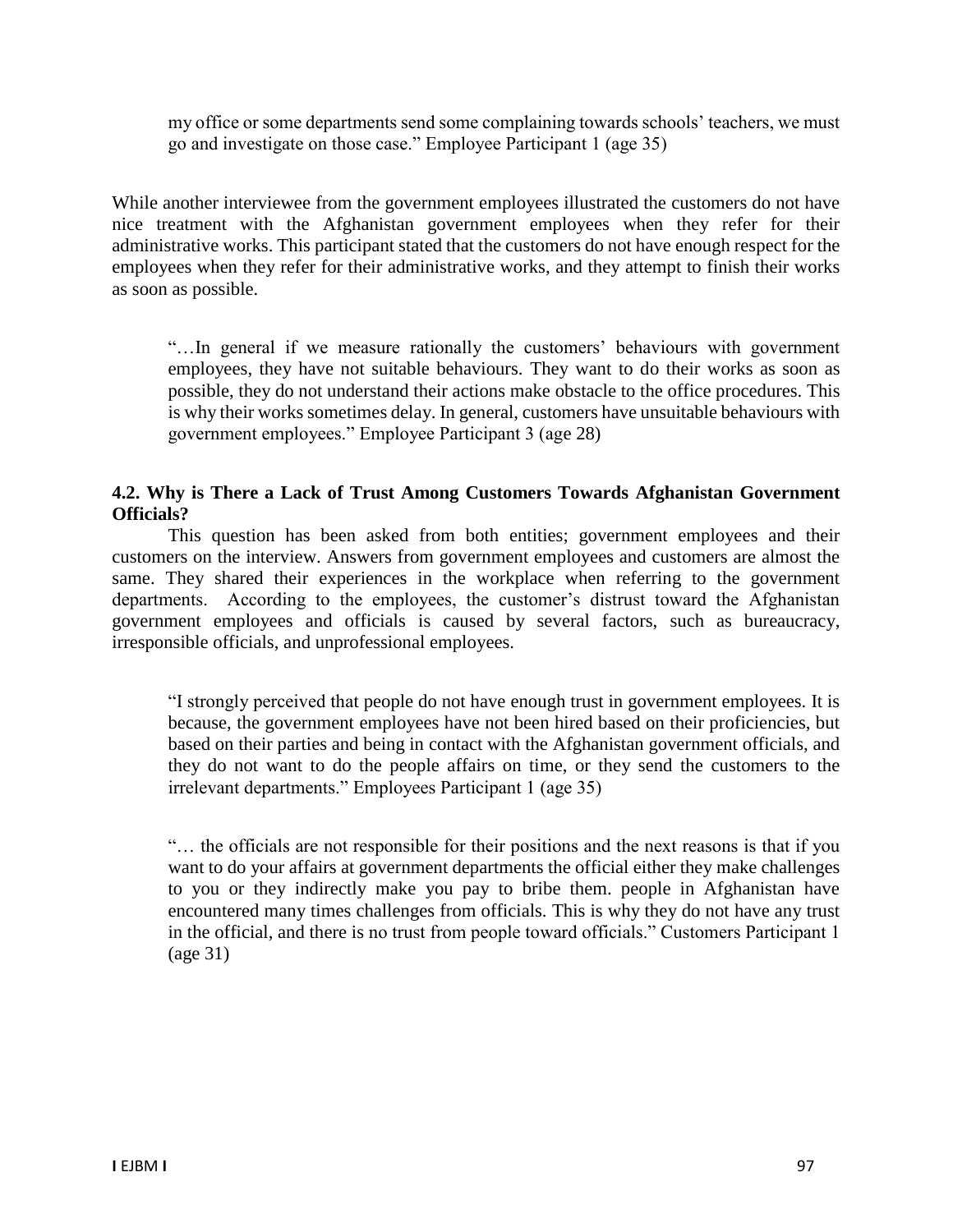### **4.3. How to Increase the Engagement and Reduce the Communication Gap between the Afghanistan Government Employees and their Customers**

Increasing engagement in the workplace is one of the principles in every organization. The Afghanistan government as an organization needs to take place importance on its employee's behaviours with their customers to achieve public support and increase its customer's satisfaction. The participants in the interview from both, government employees and their customers stated several solutions to increase engagement between government employees and customers. coordination among the top managers and departments with suitable training related to the communication with the customers in the workplace must be considered in the government departments.

Based on employee's overviews, the coordination between top managers and those departments which are directly in contact with people must be increased and the top managers must become professional. In order to make a responsible government department to the society, the top managers must conduct proper training on government employee's morals, for the new employees. A Professional manager must have proper leadership skills and creativity in order to teach the new staff and employees about responsibility to enhance the service delivery and increase the customer's satisfaction towards the government services.

In Afghanistan, even the ministers are not selected based on their proficiencies. It is common that one minster has medical qualification but he/she is working as a minister of technology and information, for example, the former mister of the interior affair of Afghanistan was an engineer, but he was supported by political parties to become minister of interior affairs (Old.moi.gov.af. 2020). Government employees suggested that the government must hire the employees based on their qualifications and competencies then managers in charge must train them how to treat their customers, also that departments must conduct proper seminars related to their department.

"… when an employee is going to be hired in a government department it must be based on his/ her skills, qualification, and his competencies." Employee Participant 4 (age 30)

"So, my idea is that the government should do some general activities, the government must use the social media and it must train people through the media to learn the office's rules before they refer to their affairs also government should train the employees on how to treat their customers in their offices." Employee Participant (age 27)

The customers, suggested to the Afghanistan government to consolidate the "Rule of Law" in the country to have a responsible department and suggested the employees must have the proper training related to their works and their morals.

"…In my opinion the first approach to close the gap between employees and their customers is that the government must consolidate the "rules of law". Also maybe the security is necessary, bureaucracy must be done in the government departments and the employees must be trained to behave with their customers nicely and give them suitable information related to their officers." Customer Participant 1 (age 30)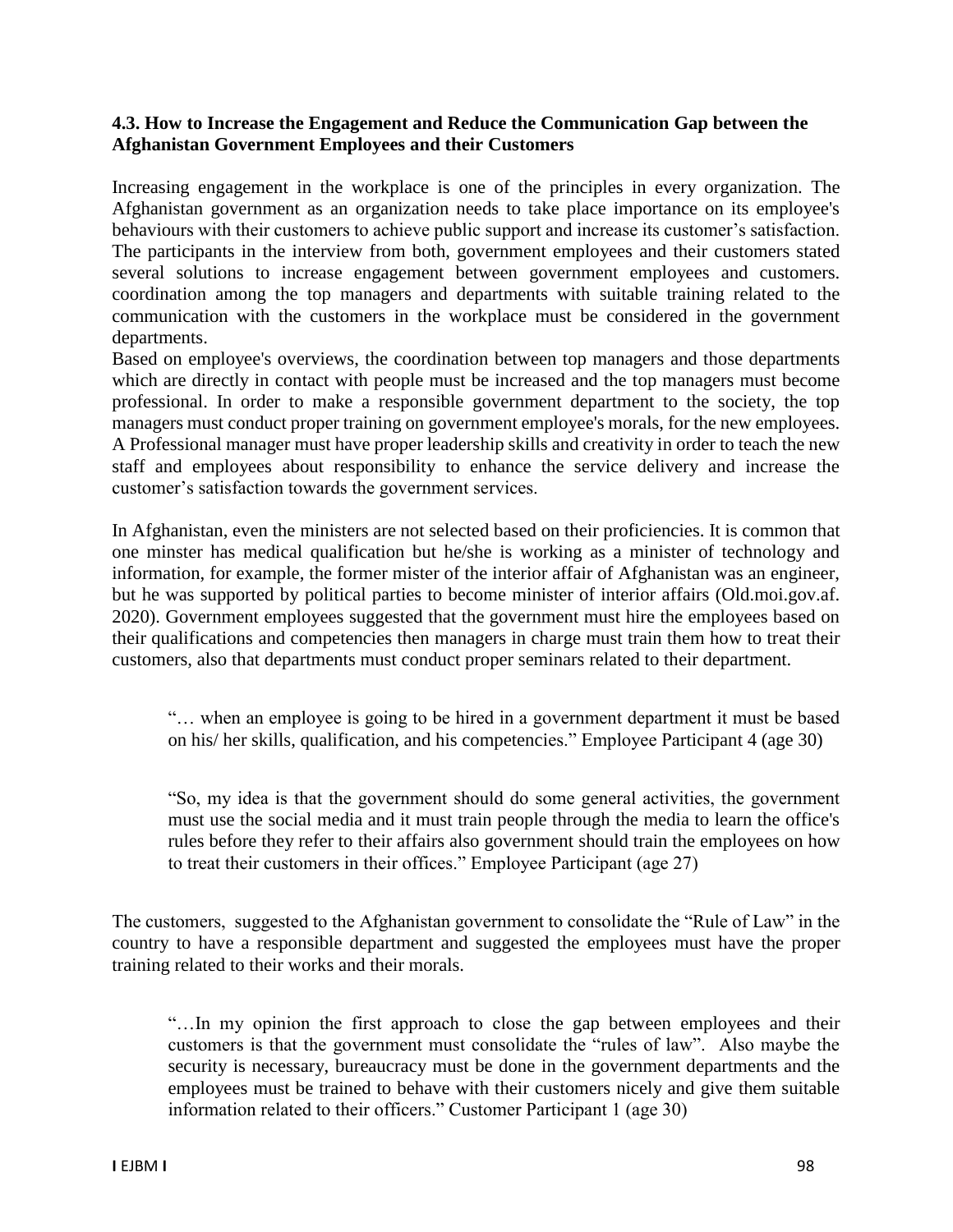"In my perspective, the officials in the government are either illiterate or do not have enough knowledge about their position in other words they are not eligible for those positions. It means they do not know how to talk with their customers. Those officials must be trained to improve their abilities and update their knowledge about the new administration and train them on how to talk with their customers at their offices. In short, the top manager's competencies must be improved." Customer Participant 2 (age 26

#### **5.0 Discussion**

This research has been done due to the current communication perceptions between the Afghanistan government employees and their customers. The perceptions of government employees toward their customers vary based on the literature review and employees' perceptions, people in Afghanistan are dissatisfied with the government employees. Dissatisfaction is caused by employees' miscommunication and people's unawareness about government work procedures. However, some people would not face challenges during referring to the government departments. There is a lack of trust towards government officials. It is caused by officials' unproficiency, lack of knowledge about their positions, and they have been hired not based on their qualifications while having professional officials is crucial for every organization to do make and keep satisfied its stakeholders (Harrison and Cavalcanti 2017).

To close the communication gap and increase the engagement between government employees and their customer's government must hire qualified people in higher positions. Government can use the media whether social media or stream media to teach the public about government work procedures. Furthermore, the government must consolidate the rule of law and law enforcement in the country to reform the employee's behaviours and bring back the customer's satisfaction. The main three questions in this research have been answered, the interviewee's perceptions are interpreted, the factors for communication gap perceptions highlighted, and the solutions to close the gap and increase the engagement between the mentioned entities have been obtained.

### **6.0 References**

Alemi, Q. and Stempel, C. (2019) *Association between knowledge and stigmatizing attitudes towards people living in Afghanistan*: findings from the 2015 Afghanistan Demographic and Health Survey. International Health, 11(6), pp.440-446.

Aljazeera. (2020) Public *Dissatisfaction of Afghan Government Growing*. [online] Available at:<https://www.researchgate.net/publication/327593144\_Service\_Quality\_Factors\_Influencing\_ Customer\_Satisfaction\_in\_Afghanistan's\_Mobile\_Telecommunication\_Industry> [Accessed 24 March 2020].

Gmic.gov.af. (2020). *Strategic Communications Training For Provincial Spokespersons Held At GMIC*. [online] Available at: <https://www.gmic.gov.af/english/social/433-strategiccommunications-training-for-provincial-spokespersons-held-at-gmic-> [Accessed 10 June 2020].

Harrison, J., Freeman, R. and Cavalcanti Sá de Abreu, M. (2017) *Stakeholder Theory As an Ethical Approach to Effective Management: applying the theory to multiple contexts*. Review of Business Management, 5(12), pp.858-869.